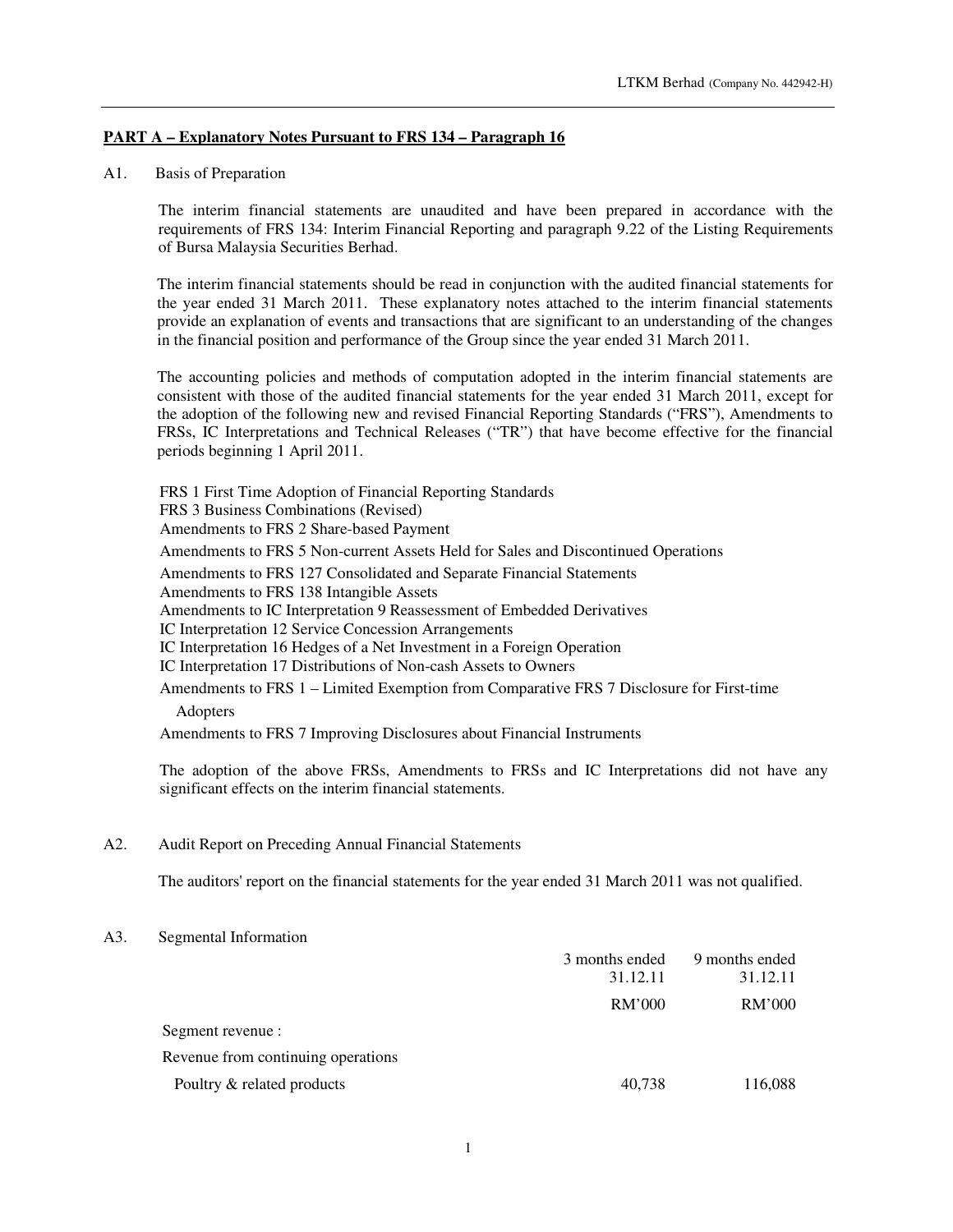| Extraction and sale of sand        | 695     | 1,890    |
|------------------------------------|---------|----------|
| Manufacturing                      | 434     | 2,225    |
| Others                             | 245     | 327      |
| Total                              | 42,112  | 120,530  |
| Segment results :                  |         |          |
| Results from continuing operations |         |          |
| Poultry & related products         | 7,651   | 16,102   |
| Investment holdings                | (129)   | (673)    |
| Extraction and sale of sand        | 93      | (223)    |
| Manufacturing                      | (1,365) | (11,023) |
| Others                             | 849     | 806      |
| Total                              | 7,099   | 4,989    |

### A4. Unusual Items due to their Nature, Size or Incidence

There were no unusual items affecting assets, liabilities, equity, net income or cash flows during the financial period ended 31 December 2011.

## A5. Changes in Estimate

There were no changes in the estimates that have had a material effect in the current quarter results.

#### A6. Comments about Seasonal or Cyclical Factors

The Group's performance is not significantly affected by major festive seasons.

A7. Dividends Paid

On 6 October 2011, the Company has paid a final dividend of 8%, single-tier, in respect of the financial year ended 31 March 2011, amounted to RM3.47 million.

A8. Carrying Amount of Revalued Assets

There were no amendments in the valuation of property, plant and equipment brought forward from the previous annual financial statements.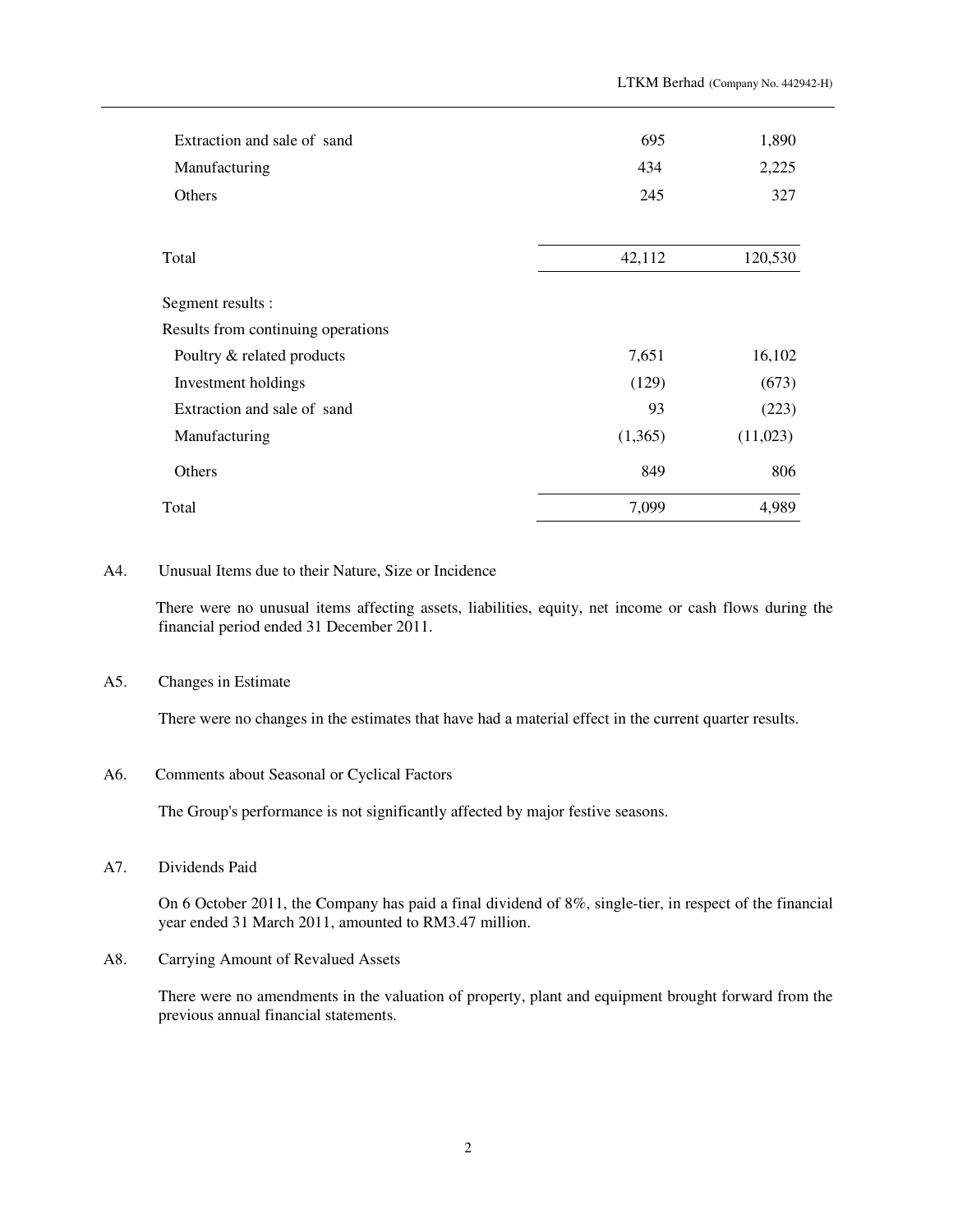A9. Debt and Equity Securities

Except for the issuance of 16,000 new ordinary shares of RM1.00 each pursuant to the exercise of the ESOS, there were no other issuances, repurchases, and repayments of debt and equity securities during the quarter under review.

A10. Changes in Composition of the Group

There were no changes in the composition of the Group during the quarter under review.

A11. Changes in Contingent Liabilities and Contingent Assets

There were no changes in other contingent liabilities or contingent assets since the last annual balance sheet as at 31 March 2011.

### A12. Subsequent Events

There were no material events subsequent to the end of the interim period that have not been reflected in the financial statements for the interim period.

## A13. Profit for the Period

Profit for the period is arrived at after crediting/(charging):-

|                                            | <b>Current Quarter</b><br>3 months ended |               | <b>Current Quarter</b> |                |
|--------------------------------------------|------------------------------------------|---------------|------------------------|----------------|
|                                            |                                          |               |                        | 9 months ended |
|                                            | 31-Dec-11                                | 31-Dec-10     | 31-Dec-11              | 31-Dec-10      |
|                                            | <b>RM'000</b>                            | <b>RM'000</b> | <b>RM'000</b>          | <b>RM'000</b>  |
| Interest income                            | 6                                        | 32            | 109                    | 111            |
| Other income including investment income   | 688                                      | 95            | 700                    | 960            |
| Interest expense                           | (545)                                    | (350)         | (1,509)                | (923)          |
| Depreciation & amortisation                | (2,550)                                  | (2, 353)      | (8,033)                | (6, 884)       |
| Provision for and write off of receivables |                                          |               | (200)                  |                |
| Provision for and write off of inventories | (161)                                    |               | (228)                  |                |
| Gain/(loss) disposal of quoted or unquoted |                                          |               |                        |                |
| investments or properties                  | 852                                      |               | 812                    | 3              |
| Impairment of assets                       | -                                        |               | (6,708)                |                |
| Foreign exchange gain/(loss)               | 123                                      | 163           | 454                    | 350            |
| Gain/(loss) on derivatives                 |                                          |               |                        |                |
| <b>Exceptional items</b>                   |                                          |               |                        |                |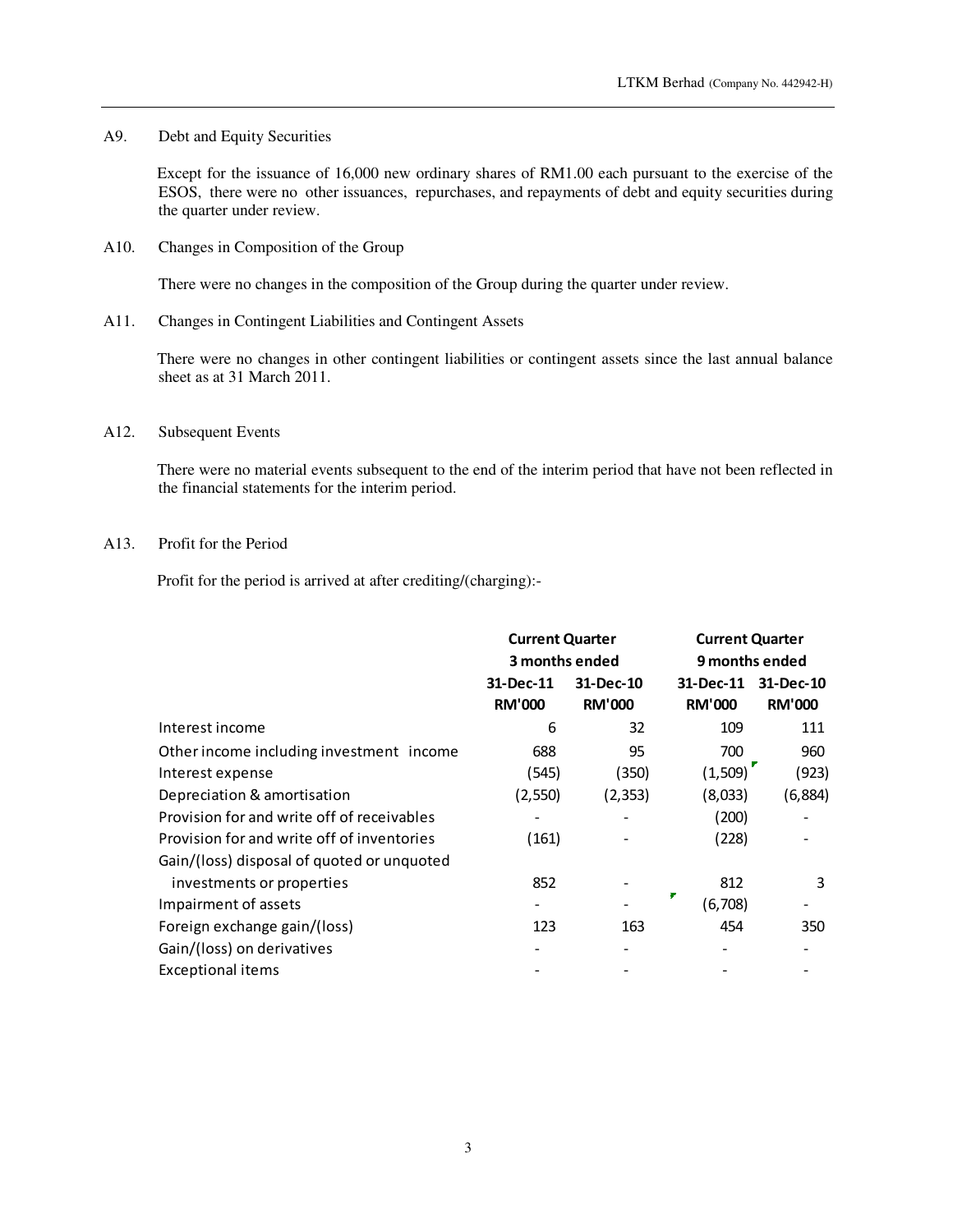# A14. Realised and Unrealised Profits/(losses) Disclosure

|                                               | As at<br>31.12.2011 | As at<br>31.3.2011 |
|-----------------------------------------------|---------------------|--------------------|
| Total retained profits:                       | (RM'000)            | (RM'000)           |
| Realised profits                              | 93,533              | 97,715             |
| Unrealised losses                             | (7, 527)            | (7, 189)           |
|                                               | 86,006              | 90,526             |
| Less: Consolidation adjustments               | (15, 832)           | (17, 826)          |
| Retained profits as per consolidated accounts | 70,174              | 72,700             |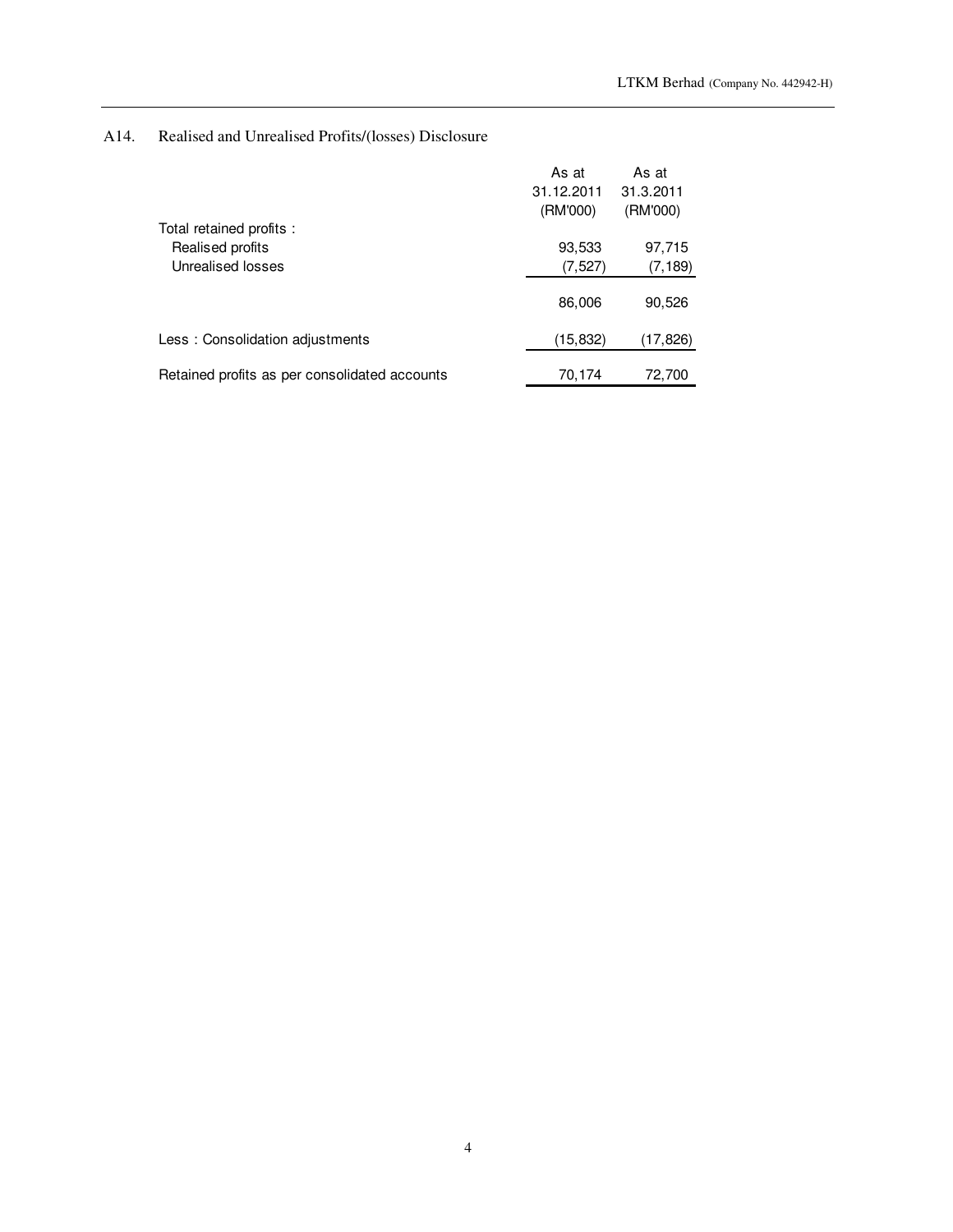# **B. BMSB Listing Requirements (Part A of Appendix 9B)**

### B1. Review of Performance

The Group registered a revenue of RM42.11 million and profit before tax ("PBT") of RM7.10million in the current quarter as compared to RM39.26 million and RM7.51 million respectively in preceding year corresponding quarter.

For financial year-to-date, the Group recorded a revenue of RM120.53 million and PBT of RM4.99 million as compared to a revenue of RM111.59 million and PBT of RM17.73 million in the corresponding period of the previous year.

In comparison with the corresponding quarter of FY2011, revenue increased as a result of higher selling prices of eggs in the poultry segment. However, PBT was lower mainly due to higher cost of major raw materials particularly corn.

In comparison with the corresponding period of FY2011, revenue increased as a result of higher selling prices of eggs in the poultry segment. However PBT had a sharp decline due mainly to the manufacturing segment which recorded impairment loss on machineries and other costs due to disposal of machineries and cessation of operation as announced on 22 November 2011. The poultry segment also recorded lower PBT due to higher cost of major raw materials particularly corn and soybean as compared to the corresponding period of FY2011.

There were no material differences in the contribution of other segments namely sand extraction and investment holdings for the periods under review.

#### B2. Comment on Material Change in Profit before Taxation

For the current quarter under review, the Group recorded a PBT of RM7.10 million as against a loss before tax of RM5.84 million in the preceding quarter. The PBT turnaround was mainly due to the manufacturing segment whose impairment loss on machineries and other costs of cessation was provided for in the previous quarter. In the current quarter under review, the poultry segment also recorded improved PBT as a result of improved selling prices of eggs.

There were no material changes in the profit before taxation of other segments for the quarter under review.

### B3. Commentary on Prospects

The Board expects the poultry segment to remain positive for the rest of the financial year as selling prices of eggs and cost of major raw materials have stabilized. With the manufacturing segment operation ceased, the Board also expects the overall performance of the Group to improve.

The contribution from other segments namely sand extraction and investment holdings is not expected to significantly affect the results of the Group.

B4. Profit Forecast or Profit Guarantee

This is not applicable.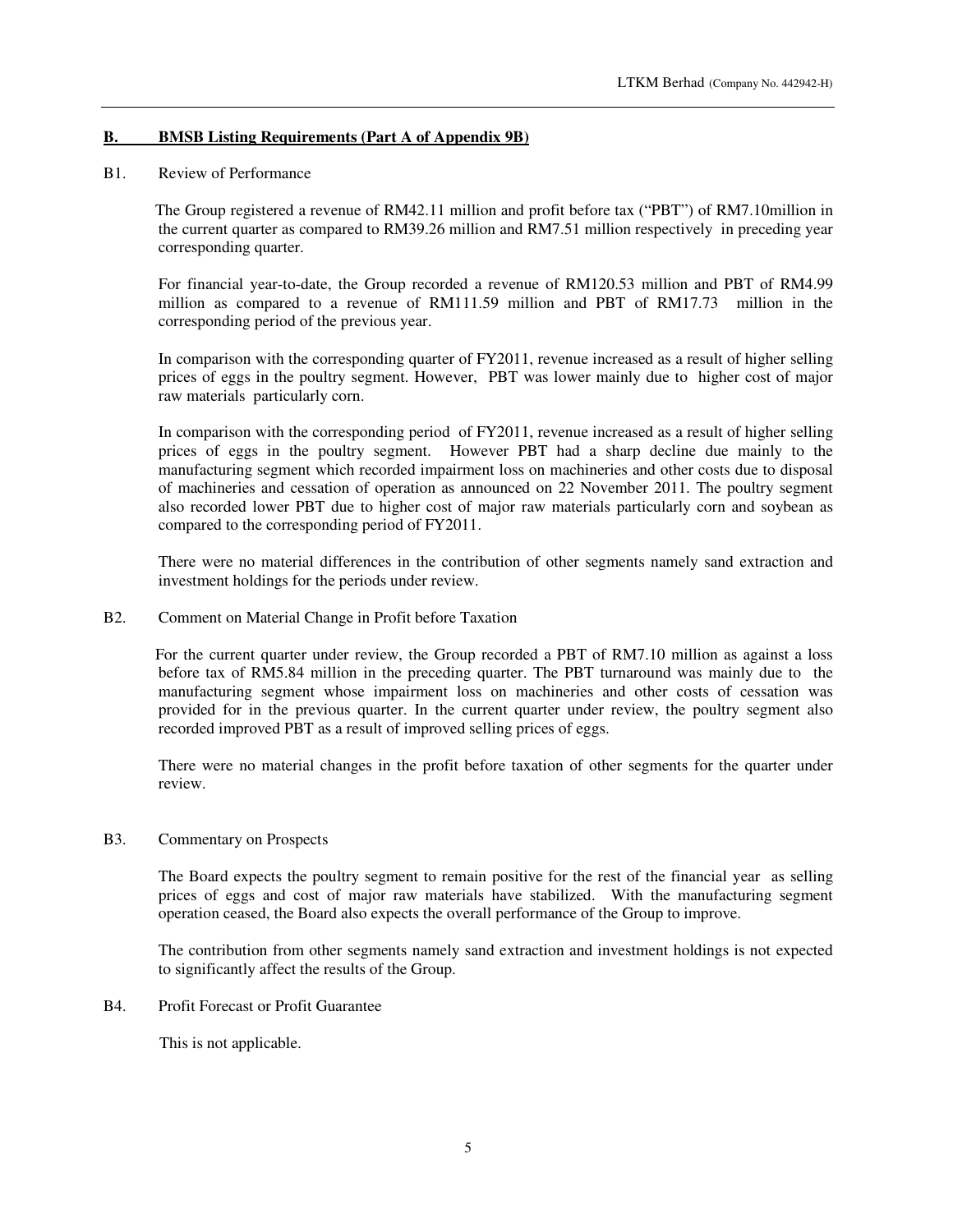## B5. Tax Expenses

|                                   | 3 months ended<br>31.12.11 | 9 months ended<br>31.12.11 |
|-----------------------------------|----------------------------|----------------------------|
|                                   | RM'000                     | RM'000                     |
| Income tax expense                |                            |                            |
| provision in the period<br>$\sim$ | 1,751                      | 4,047                      |
| Total tax expense                 | 1,751                      | 4,047                      |

The effective tax rate for the current year to date is higher than the statutory rate of 25% largely due to disallowed losses.

## B6. Corporate Proposals

- (a) Status of Corporate Proposals There were no corporate proposals announced but not completed as at 15 February 2012.
- (b) Status of Utilisation of Proceeds Not applicable as there was no corporate proposal to raise funds.

## B7. Borrowings

The total Group borrowings as at 31 December 2011 were as follows:

|                              | Secured | Unsecured | Total  |
|------------------------------|---------|-----------|--------|
|                              | RM'000  | RM'000    | RM'000 |
| <b>Short term borrowings</b> |         |           |        |
| Term loan                    | 1,657   | 998       | 2,655  |
| Other bank borrowings        | 3,000   | 6,270     | 9,270  |
| Hire Purchase Payables       | 607     |           | 607    |
|                              | 5,264   | 7,268     | 12,532 |
| Long term borrowings         |         |           |        |
| Term loan                    | 15,487  | 1,354     | 16,841 |
| Hire Purchase Payables       | 1,150   |           | 1,150  |
|                              | 16,637  | 1,354     | 17,991 |
| Total                        | 21,901  | 8,622     | 30,523 |

There were no borrowings in any foreign currency as at 31 December 2011.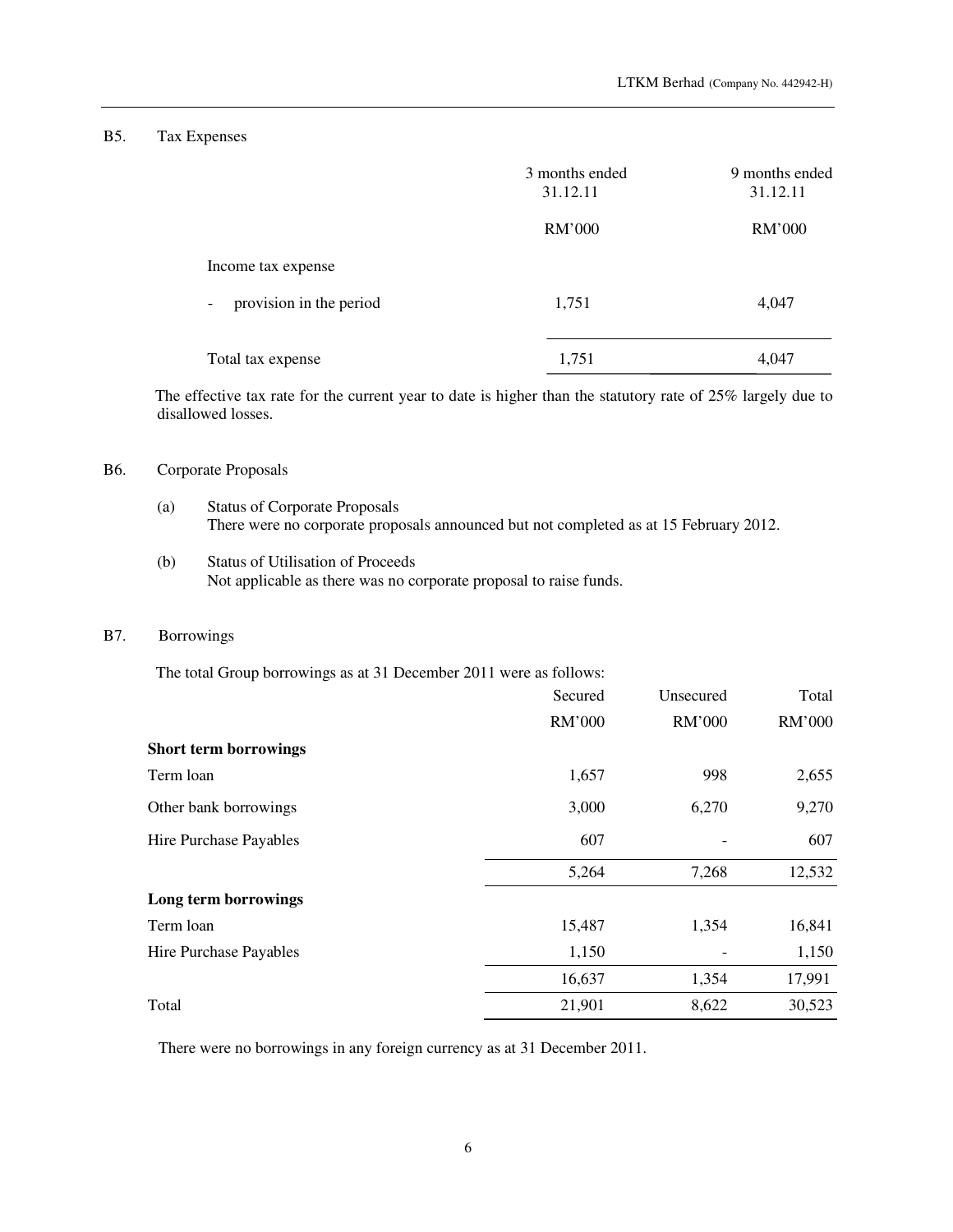## B8. Off Balance Sheet Financial Instrument

There were no off balance sheet financial instruments as at 15 February 2012.

## B9. Changes in Material Litigations

There were no material litigations involving the Group for the current quarter under review.

## B10. Dividend Payable

No interim ordinary dividend has been declared for the financial period ended 31 December 2011 (31 December 2010 : Nil)

## B11. Earnings per share

| <b>Earnings Per Share</b>                                                | 9 months<br>ended<br>31.12.2011 | 9 months<br>ended<br>31.12.2010 |
|--------------------------------------------------------------------------|---------------------------------|---------------------------------|
| Profit attributable to ordinary equity<br>holders of the parent (RM'000) | 942                             | 12,518                          |
| Weighted average number of shares<br>(000)                               | 43,331                          | 42,513                          |
| Basic earnings per share (sen)                                           | 2.17                            | 29.45                           |
| Effects of dilution                                                      | 88                              | 415                             |
| Adjusted weighted average number of<br>shares $(000)$                    | 43.419                          | 42,928                          |
| Diluted earnings per share (sen)                                         | 2.17                            | 29.16                           |

#### B12. Authorisation for Issue

 The interim financial statements were authorized for issue by the Board of Directors in accordance with resolution of the directors on 22 February 2012.